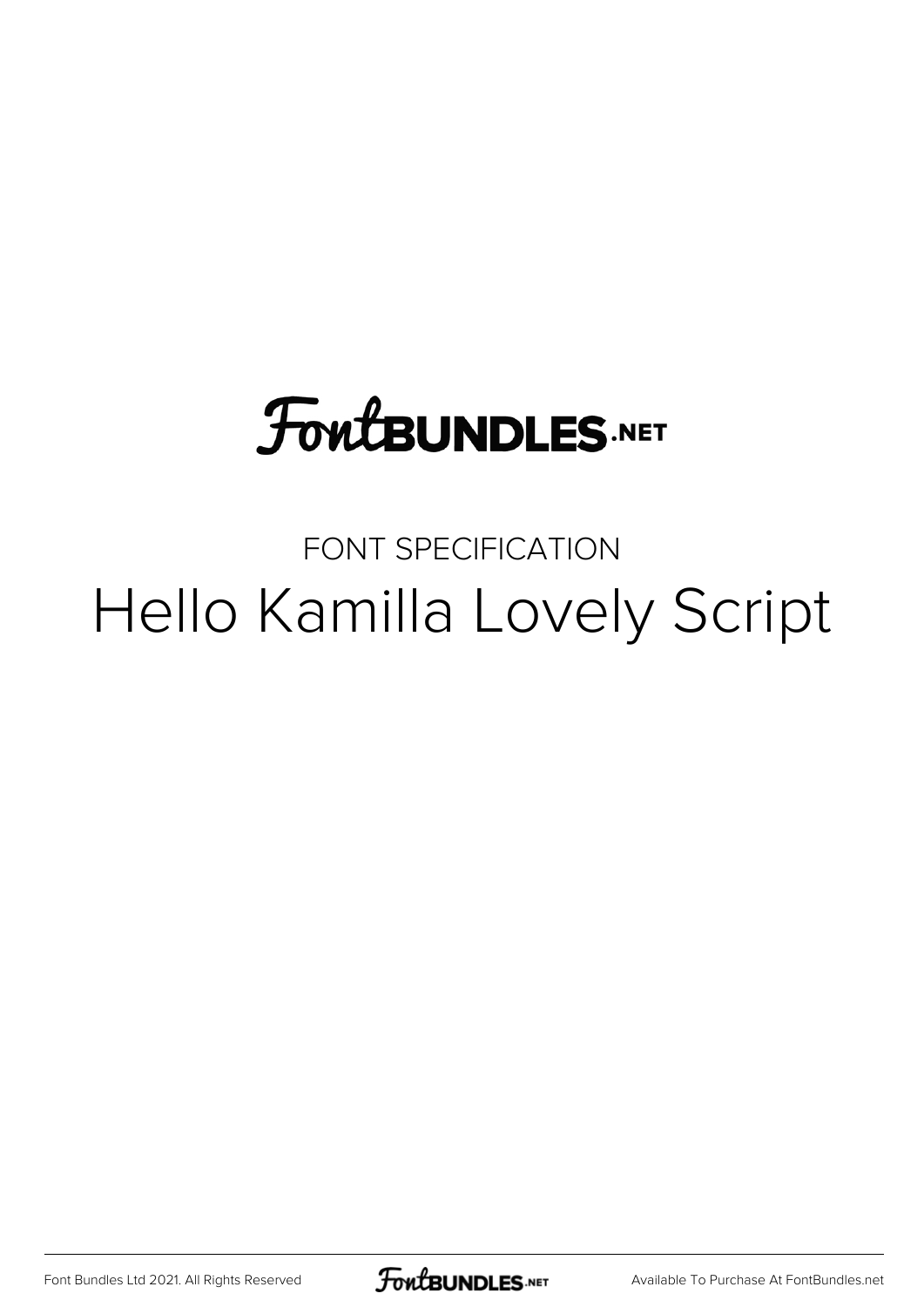## Hello Kamilla - Regular



Lowercase Characters

abcdelghijklmnopqustuvw

 $\mathcal{K} \mathbf{Q}$ 

Numbers

0123456789

**Punctuation and Symbols** 

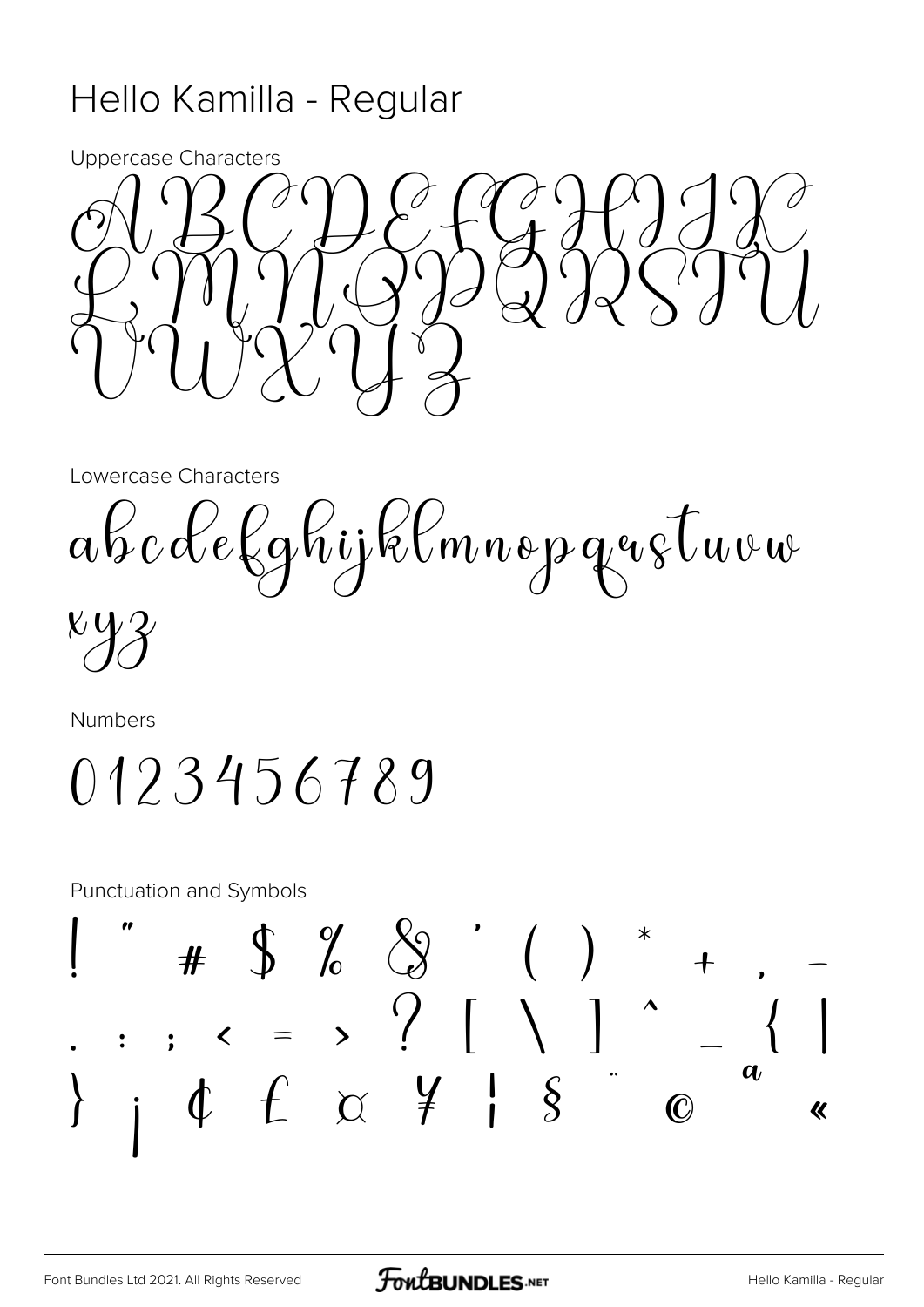

All Other Glyphs

 $\hat{\mathcal{C}}$   $\hat{\mathcal{C}}$   $\hat{\mathcal{C}}$   $\hat{\mathcal{C}}$   $\hat{\mathcal{C}}$   $\hat{\mathcal{C}}$   $\hat{\mathcal{C}}$   $\hat{\mathcal{C}}$  $\dot{Q} \dot{Q} \dot{Q} \dot{Q} \ddot{Q} \dot{X}$  $\hat{U}\hat{U}\hat{V}$   $\hat{B}$   $\hat{a}$   $\hat{a}$  $\boldsymbol{\tilde{a}}$  $\ddot{a}$   $\dot{a}$   $\alpha$   $\zeta$   $\dot{e}$   $\dot{e}$   $\hat{e}$  $\ddot{\mathbf{e}}$  $\dot{a}$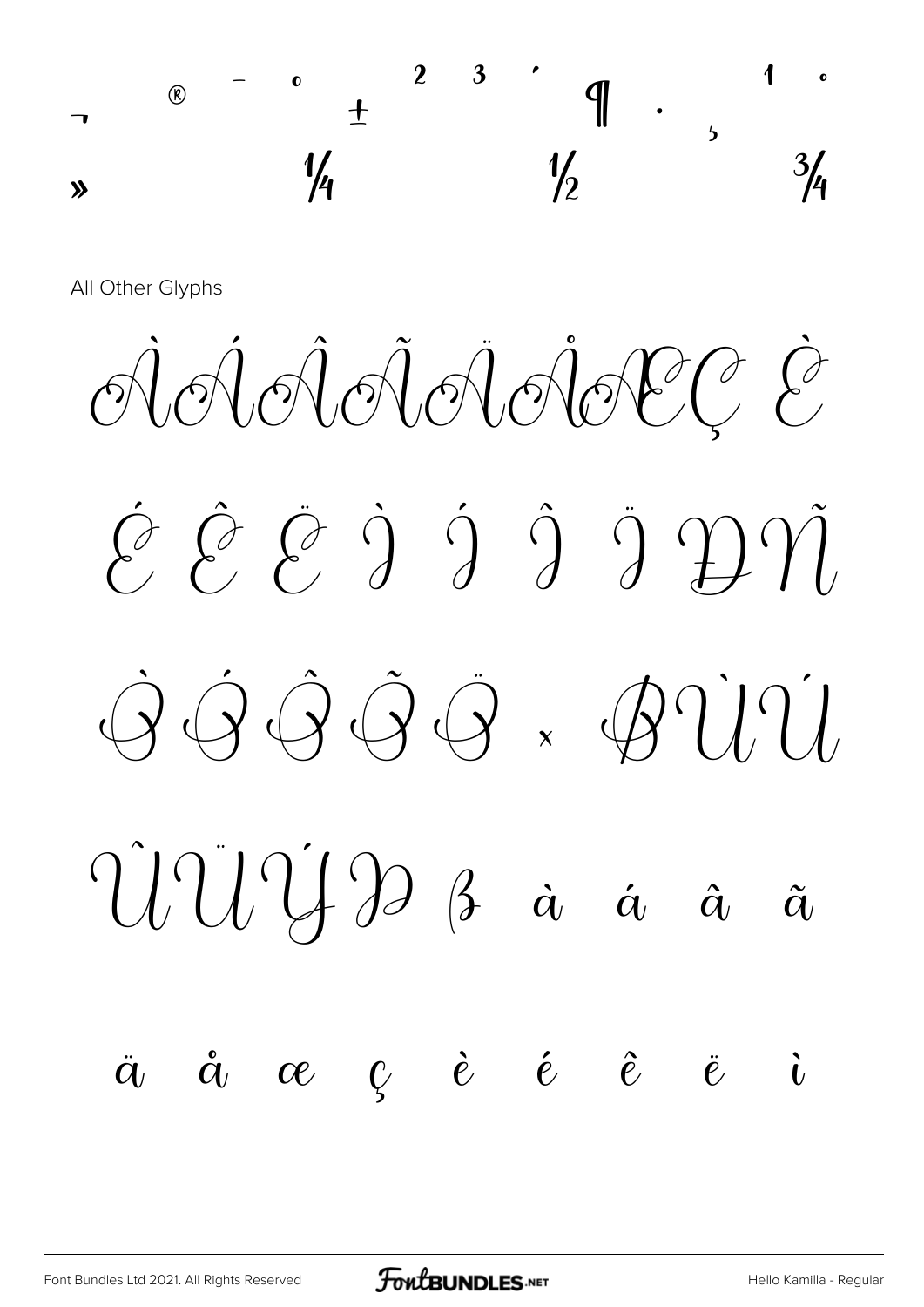$\tilde{\iota}$   $\tilde{\iota}$   $\tilde{\iota}$   $\tilde{\sigma}$   $\tilde{\alpha}$   $\tilde{\alpha}$   $\tilde{\alpha}$   $\tilde{\alpha}$   $\tilde{\alpha}$  $\dot{y} = \dot{y} - \dot{u} - \dot{u} - \ddot{u} - \ddot{y} - \frac{1}{2}\dot{y}$  $\ddot{\theta}$  $\ddot{y}$   $\partial\}$   $\ddot{a}$   $\partial\}$   $\ddot{a}$   $\partial\}$   $q$   $\ddot{C}$   $\dot{c}$  $\check{C}$  č  $\check{D}$  of  $\partial$   $\bar{\partial}$   $\bar{e}$   $\check{C}$   $\dot{e}$  $\begin{pmatrix} \frac{\partial}{\partial} & \frac{\partial}{\partial} & \frac{\partial}{\partial} & \frac{\partial}{\partial} & \frac{\partial}{\partial} & \frac{\partial}{\partial} & \frac{\partial}{\partial} & \frac{\partial}{\partial} & \frac{\partial}{\partial} & \frac{\partial}{\partial} & \frac{\partial}{\partial} & \frac{\partial}{\partial} & \frac{\partial}{\partial} & \frac{\partial}{\partial} & \frac{\partial}{\partial} & \frac{\partial}{\partial} & \frac{\partial}{\partial} & \frac{\partial}{\partial} & \frac{\partial}{\partial} & \frac{\partial}{\partial} & \frac{\partial}{\partial} & \frac{\partial}{\partial} & \frac{\partial}{\partial} & \frac{\partial}{\partial$  $\iota \mathrel{\mathscr{L}} \ell \mathrel{\hat{\eta}}$  i  $\mathrel{\hat{\eta}} \tilde{\mathfrak{n}}$  i  $\mathrel{\hat{\Theta}} \tilde{\mathrel{\hat{\Theta}}}$  $\ddot{\mathbf{v}}$   $\bigcirc \mathbf{v}$   $\mathbf{v}$   $\mathbf{v}$   $\mathbf{v}$   $\mathbf{v}$   $\mathbf{v}$   $\mathbf{v}$   $\mathbf{v}$   $\mathbf{v}$   $\mathbf{v}$   $\mathbf{v}$   $\mathbf{v}$   $\mathbf{v}$   $\mathbf{v}$   $\mathbf{v}$   $\mathbf{v}$   $\mathbf{v}$   $\mathbf{v}$   $\mathbf{v}$   $\mathbf{v}$   $\mathbf{v}$   $\mathbf{v}$   $\mathbf{v}$ 

**FOWLBUNDLES.NET**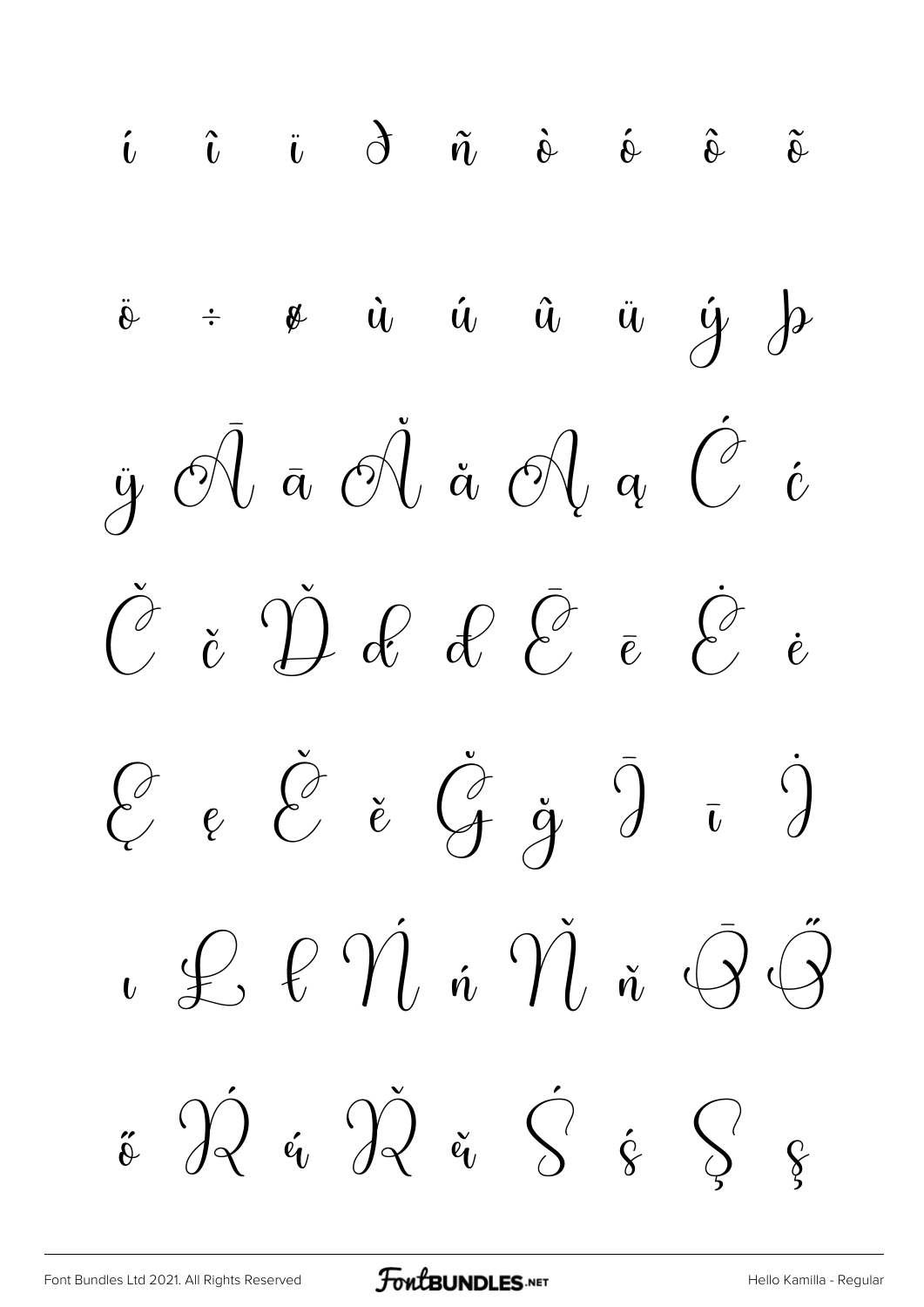$\check{S}$   $\check{g}$   $\check{U}$   $\bar{u}$   $\check{U}$   $\check{u}$   $\check{U}$   $\check{u}$   $\check{U}$  $\psi \stackrel{\gamma}{\rightarrow} \frac{\gamma}{\gamma} \stackrel{\gamma}{\rightarrow} \frac{\gamma}{\gamma} \stackrel{\gamma}{\rightarrow} \frac{\gamma}{\gamma}$  $\sum_{\alpha} \sum_{\alpha} \alpha$  $t$  . . . Yoo c ,  $t$ W  $\sum$ O RBCDE FGIC  $O$  LXLIMY CODG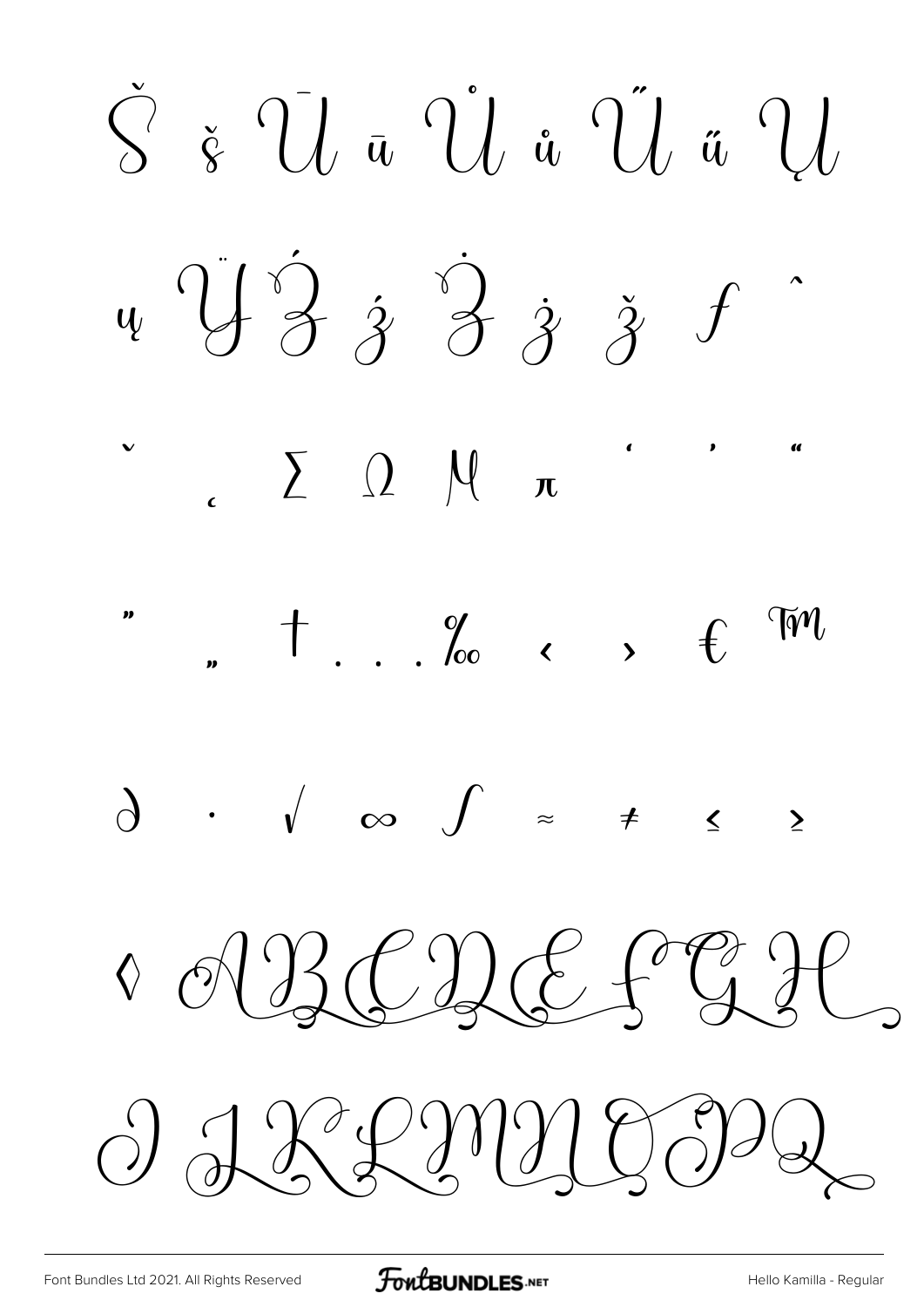RSTUITURUZ











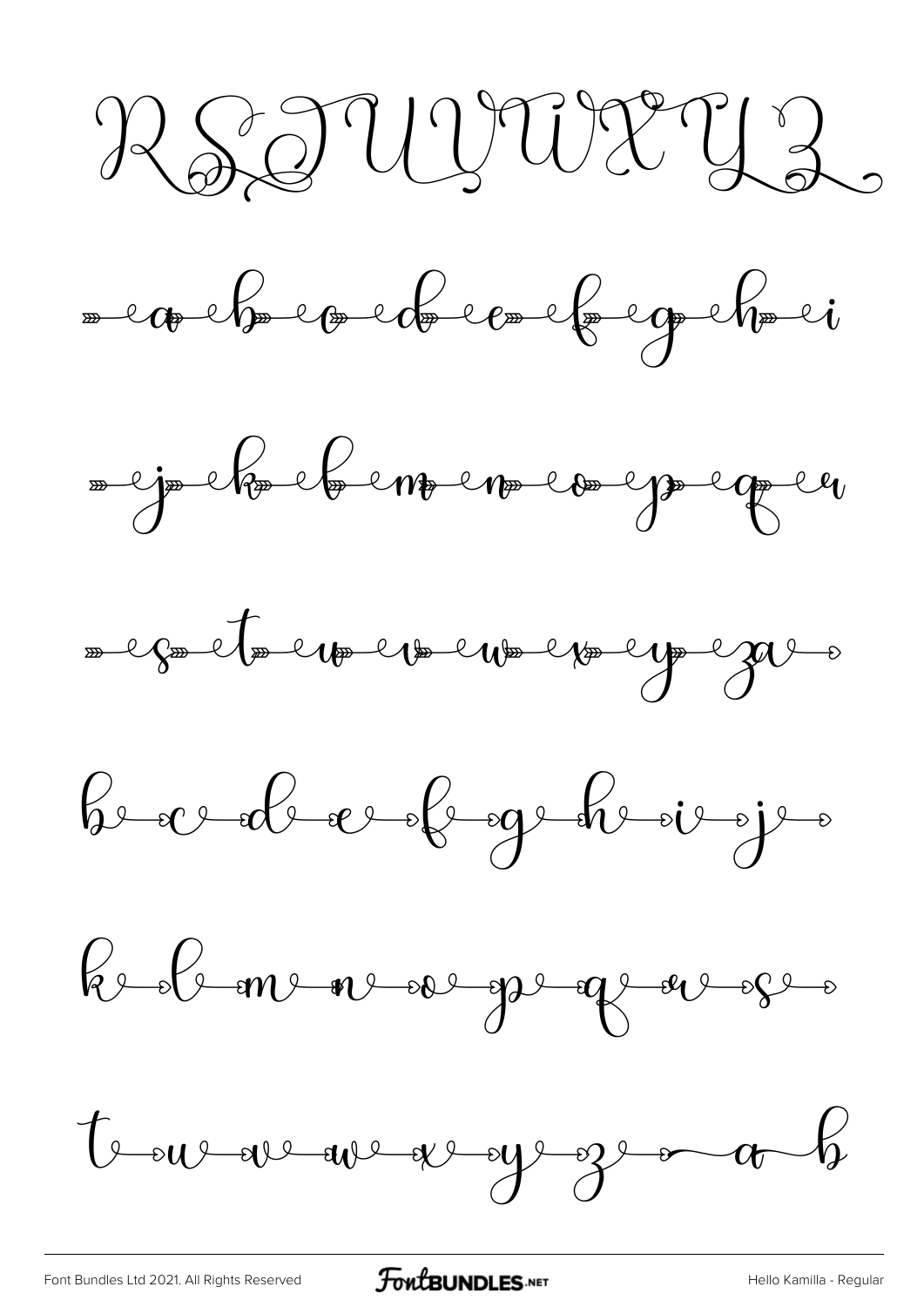











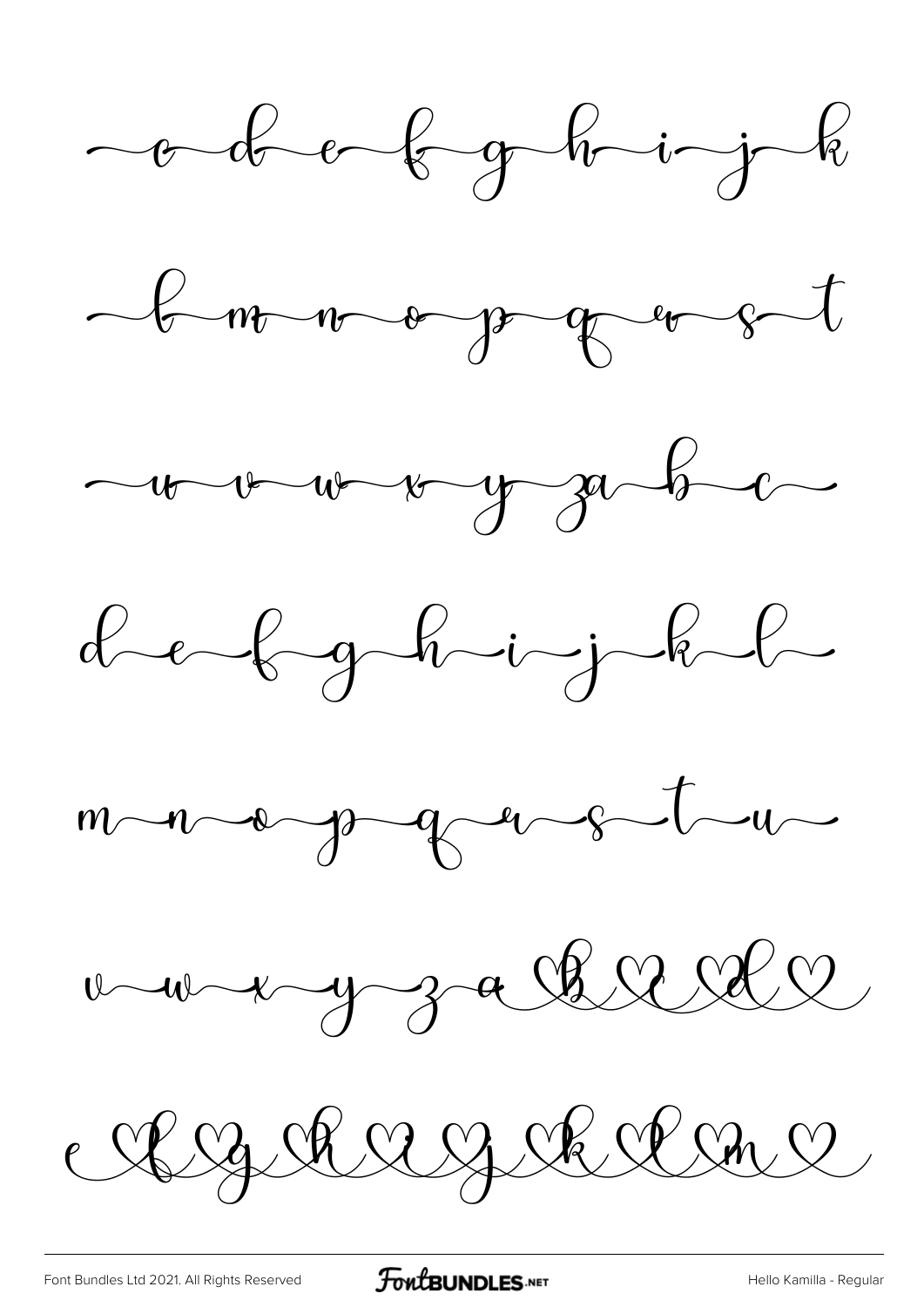n a ga ga ga ga ga ga ga g

A B a Carriga  $M_{\odot}$ 











**FoutBUNDLES.NET**